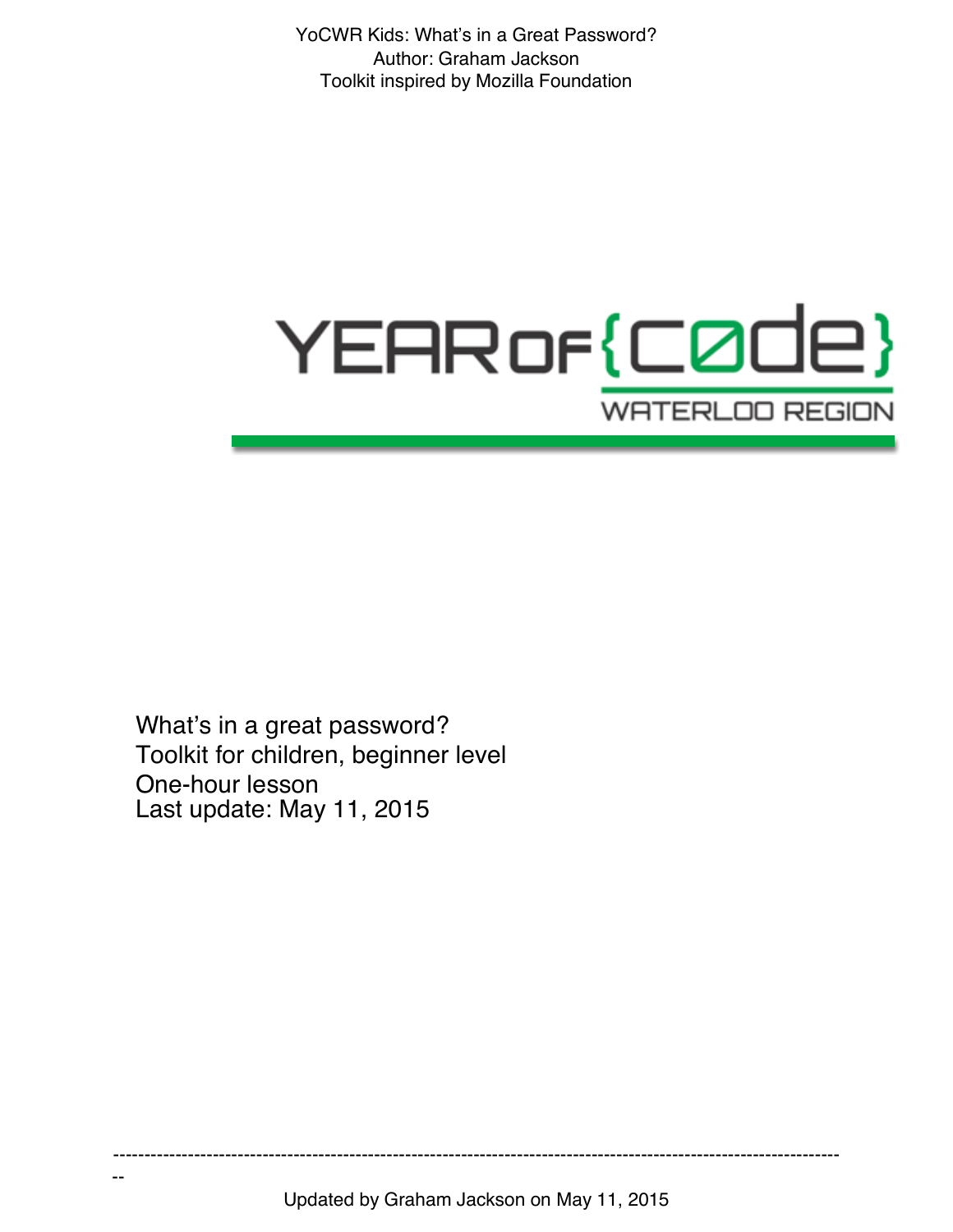#### **Big Picture Details**

**Purpose:** Show the importance of passwords and learn how to create stronger passwords

#### **Target audience:**

| X <sub>1</sub> | Kids     | Adults       | Seniors       |
|----------------|----------|--------------|---------------|
|                | Pre teen | Family event | Seniors - RC  |
|                | Teen     | Public event | Seniors - LTC |

**Location:** School, Home School, Community (i.e. Library)

**Level:** Beginner

# **Logistical Details**

**Specific Learning outcomes:** After attending this session participants will

- Learn why passwords are important
- Understand how easy it can be to guess bad passwords
- Demonstrate knowledge on what makes a strong password
- Utilize password strength testers to test their own password strength

# **Class size and Instructor Ratio:**

- Flexible class size and instructor ratio
- Standalone kit
- No special assistance required

**Cost**: Free

--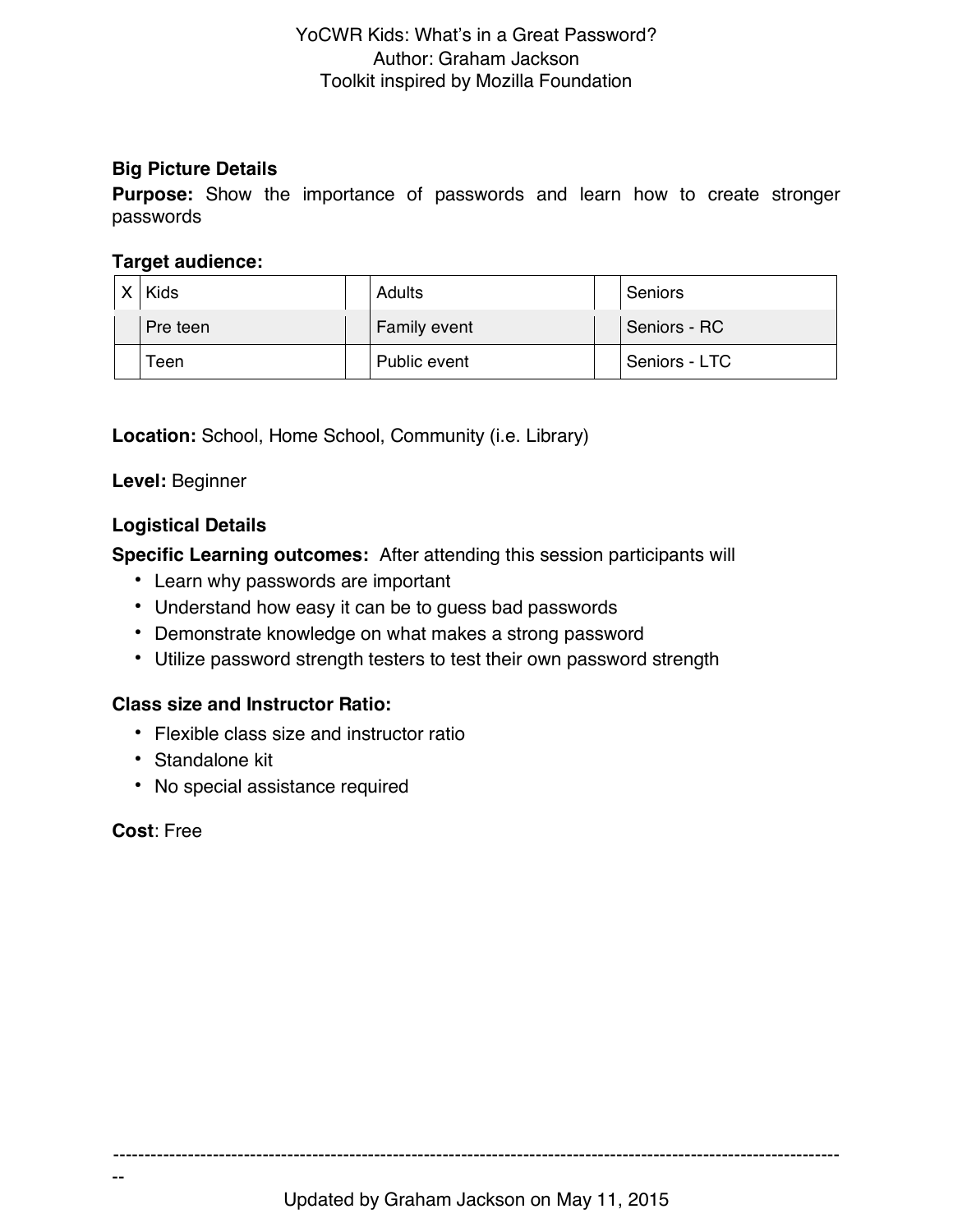### **Materials:**

YoC/Hackademy will provide

• Electronic copy of course materials (to be distributed by course/site coordinator to participants)

Sponsor/Location will provide

- Tables and chairs specify desired room type (groups of 4, U, classroom, etc.)
- Projector
- Computer for each participant or # computer for every # participant if working in small groups
- Flip chart paper or white board
- Markers
- Internet/wifi

# **Course duration:**

- 1 hour
- Minimal set up / tear down

# **Instructor Qualifications:**

• Working knowledge of internet usage, and prior experience with password generators / strength testers

# **Lesson Plan**

--

# **What's in a Great Password?**

Passwords are the first line of defence for all of your technology. Without a strong password, it's easy to lose control of your email address, personal photos, your phone, and so much more. With a strong password, even the most powerful programs on the inter web will struggle to break into your accounts. Think about the last time you made up a new password for something - did you just select whatever word came to mind? Did you type a simple "123456"? If so, what do you think other people will guess when they try to enter your accounts? Let's learn about passwords, and make sure that you never have to use a bad password again.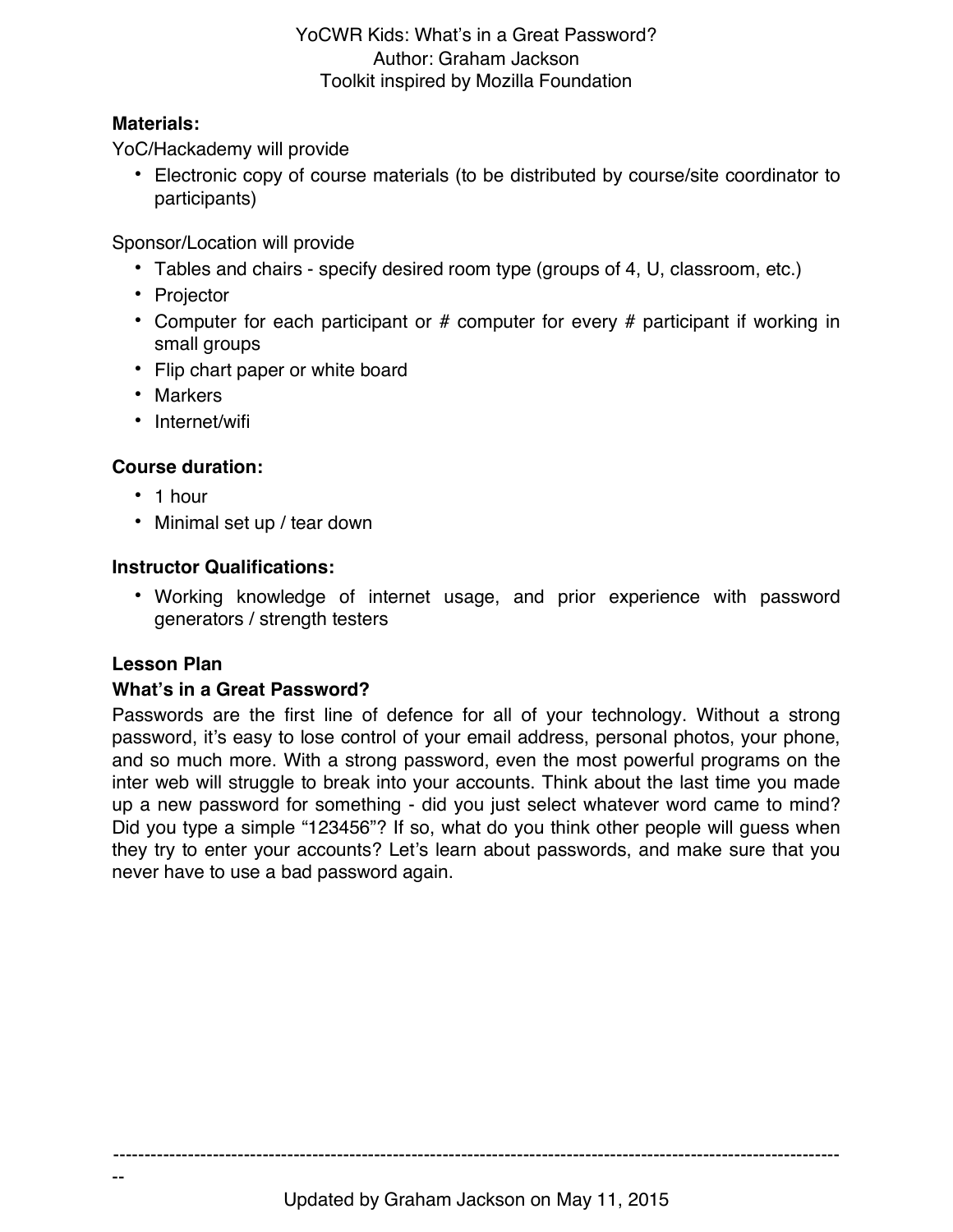#### **Test your Password Strength**

Let's look at some **bad** passwords. SplashData is a website that ranks the most common passwords online, using information from leaked passwords. Look below, and



try to think about what is common among these passwords.

| 1.123456     | 13. letmein  |
|--------------|--------------|
| 2. password  | 14. abc123   |
| 3.12345      | 15 111111    |
| 4. 12345678  | 16. mustang  |
| 5. qwerty    | 17. access   |
| 6. 123456789 | 18. shadow   |
| 7.1234       | 19. master   |
| 8. baseball  | 20. michael  |
| 9. dragon    | 21. superman |
| 10. football | 22. 696969   |
| 11.1234567   | 23. 123123   |
| 12. monkey   | 24. batman   |
|              |              |

#### **The Worst Passwords of 2014:**

--

---------------------------------------------------------------------------------------------------------------------

25. trustno1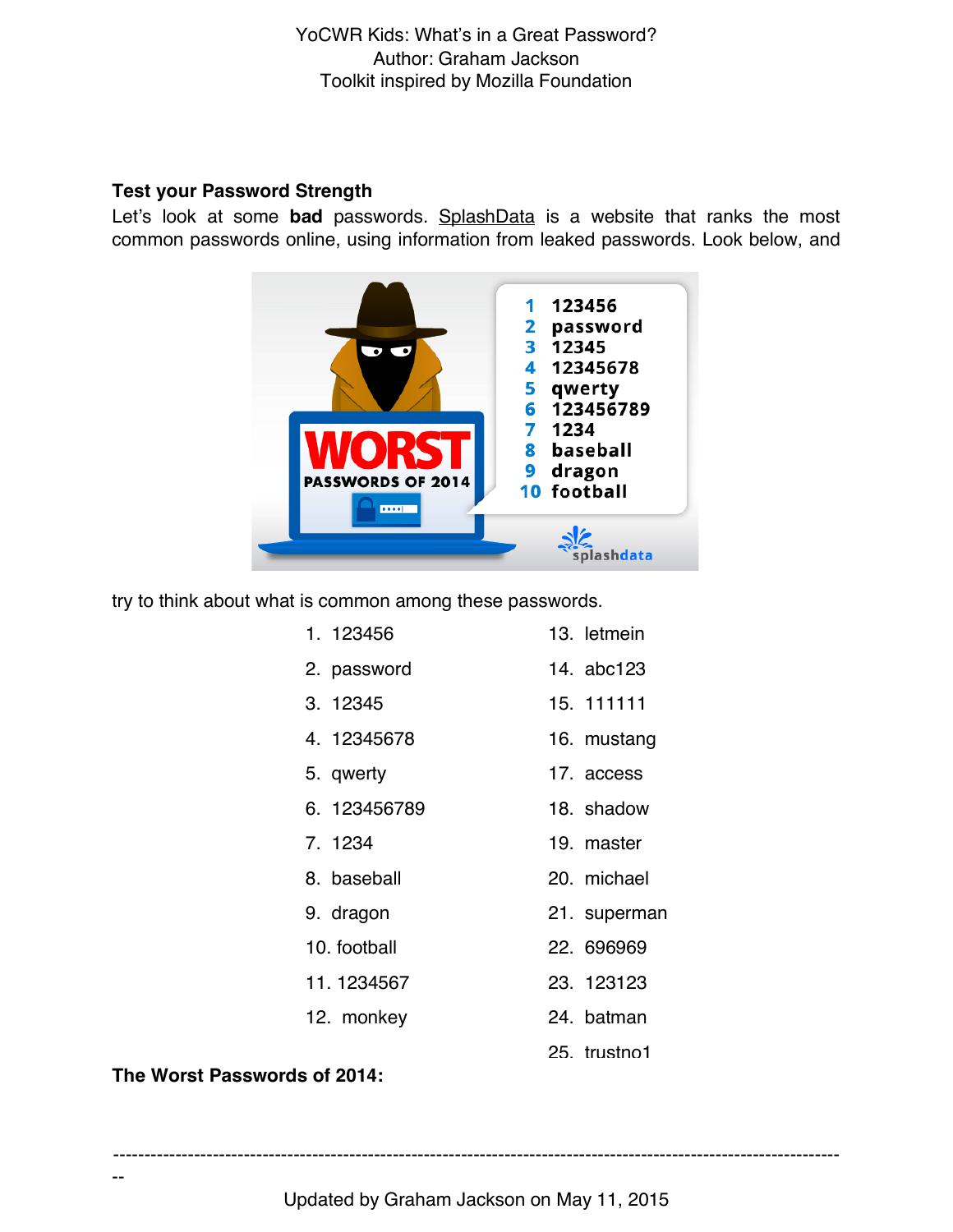**Discussion:** What do you notice about these passwords? How long are they? Are they mostly numbers, letters, or a combination of both? Are they simple words?

Let's test some passwords! Test your own passwords at passwordmeter.com. All you have to do is enter your password and see how it ranks. How did the worst passwords of 2014 fare?



Eek - not even a passing grade! Try some different passwords and see what makes for a better password. Here are some stronger password examples:

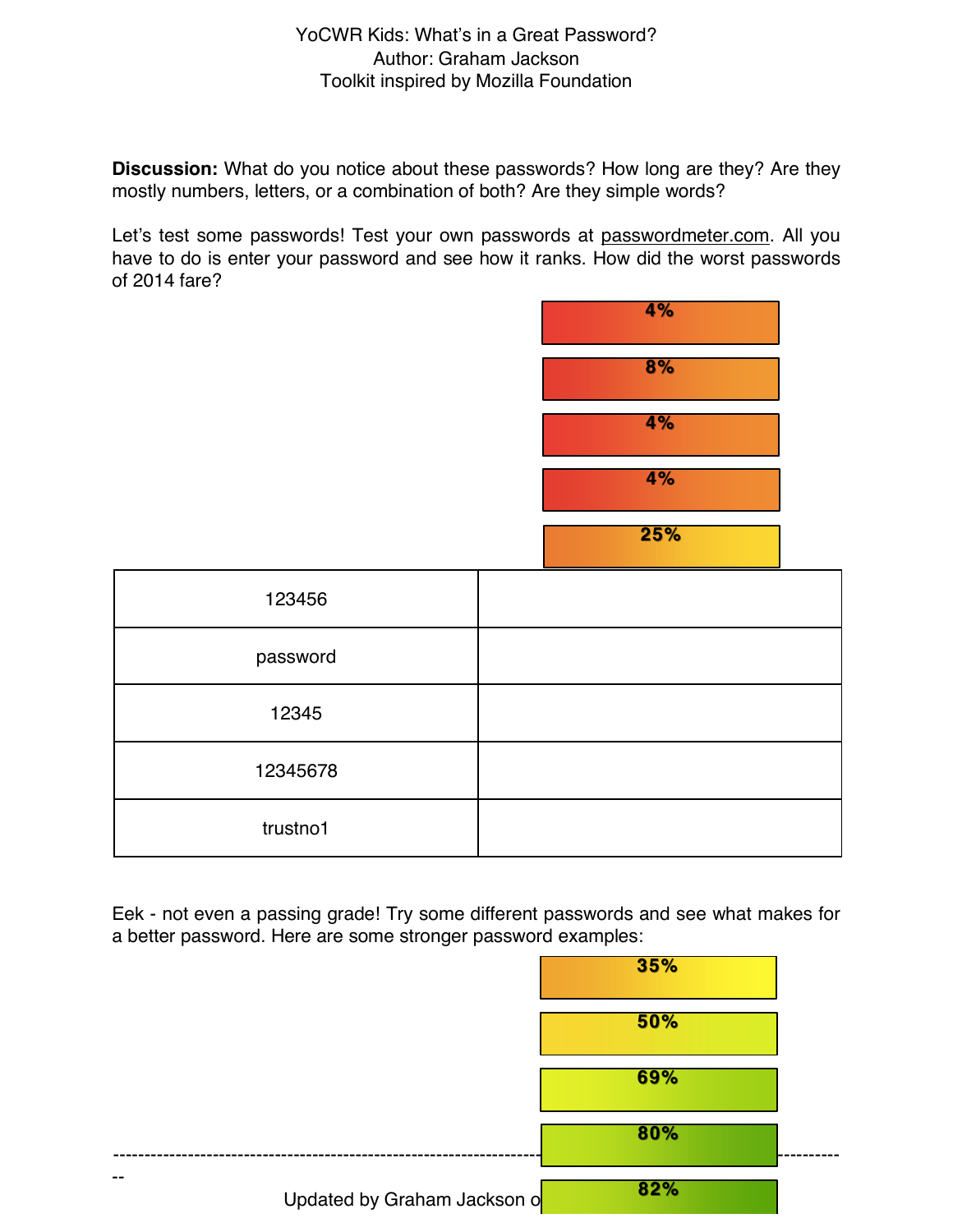| letters43 |  |
|-----------|--|
| Letters4  |  |
| L-etters4 |  |
| L-ett3rs4 |  |
| L-ett3rS4 |  |

**Try It:** Can you make a password score 100% and still be easy to remember?

#### **Remember your Great Passwords**

You might have noticed that it can be hard to create a 100% strong password without it seeming like long random mess that you'll never remember. Don't worry! That doesn't have to be the case. Here are some ways you can remember great passwords.

#### **The Passphrase Password**

The passphrase approach means all you have to remember is four words. It makes for a longer password, but they are very hard to crack when the passwords are so long. Create some random passphrases using this generator.

# railroad doing earlier union

**Generate Another!** 

#### **The Pronounceable Password**

--

You can create random words at **Pass Creator** that you can actually pronounce! Just select the pronounceable option, and see what passwords you create. These passwords can be nice and strong, and usually easy to remember, too. Try it out!

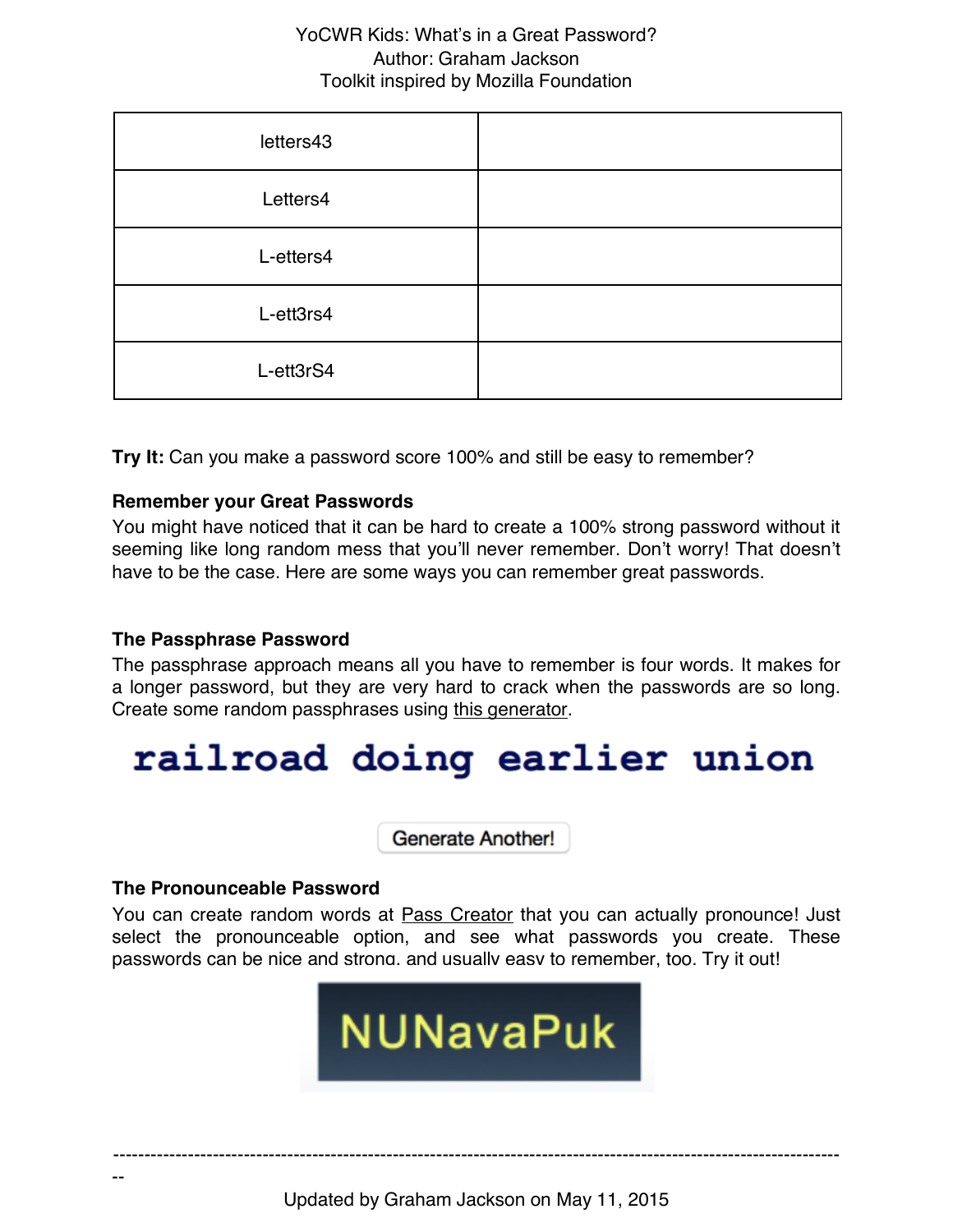#### **The Personal Password**

It's easy to remember things that are personal to you. Select some numbers and words that are important to you, but are combined together in a way that other people wouldn't understand. Think of your favourite objects, places, birthdays, and so on.

**France** (favourite country) + **1984** (birth year) + **green** (favourite colour)

# = **France1984green**

#### **The Random Password**

It's going to be harder to remember these passwords, but nobody could guess these easily without using complicated computer programs. Use **Pass Creator** without the pronounceable option, add in some numbers, and see what you get!



# **Activity: Can you remember your password?**

Create a password from each style above. Once you create a password, write it down on the same sheet for each password. Take 60 seconds to try and remember the first password, then spend another 60 seconds for the next password, and so on. Turn the paper over and continue to the last part of this workshop before flipping them over. After, we'll go over them together and see which kind of password works for you.

# **Tips for Great Passwords**

--

By this point, you should be able to guess what makes a good password, and what makes a bad password. What do you think are some rules for good passwords? After you've given it some thought or talked it over, see how it compares to this simple list below.

- Is at least 8 characters long
- Isn't a simple personal detail about yourself, like your name
- Contains both numbers, uppercase letters, lowercase letters, and symbols